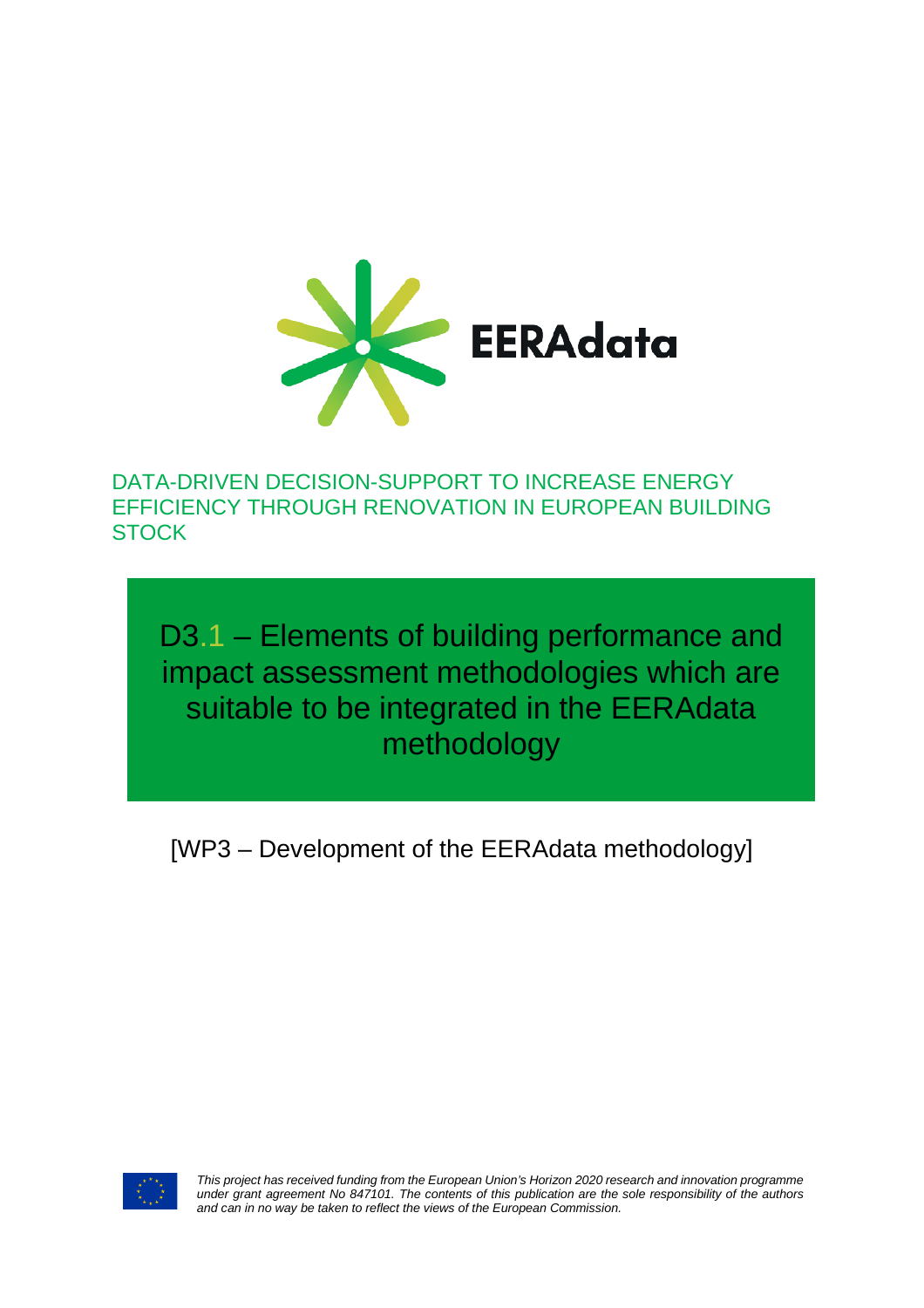

| <b>Lead Contributor</b> | Rune Andersen & Jørn Toftum, DTU                                |  |  |
|-------------------------|-----------------------------------------------------------------|--|--|
|                         | rva@byg.dtu.dk, jt@byg.dtu.dk                                   |  |  |
| <b>Other</b>            | [Please include all organisations involved in this deliverable] |  |  |
| <b>Contributors</b>     | Name, Organisation                                              |  |  |
|                         | Name, Organisation                                              |  |  |
|                         | Name, Organisation                                              |  |  |
|                         | Name, Organisation                                              |  |  |
|                         | Name, Organisation                                              |  |  |
|                         | Name, Organisation                                              |  |  |

| <b>Due Date</b>               | 31.12.2019                                                                                                                                                                                                                                                                                                            |
|-------------------------------|-----------------------------------------------------------------------------------------------------------------------------------------------------------------------------------------------------------------------------------------------------------------------------------------------------------------------|
| <b>Delivery Date</b>          | 20.12.2019                                                                                                                                                                                                                                                                                                            |
| <b>Type</b>                   | R/CO                                                                                                                                                                                                                                                                                                                  |
| <b>Dissemination</b><br>level | $PU = Public$<br>$PP =$ Restricted to other programme participants (including the<br><b>Commission Services)</b><br>$RE =$ Restricted to a group specified by the consortium<br>(including the Commission Services)<br>$CO =$ Confidential, only for members of the consortium<br>(including the Commission Services) |

Keywords

Methodology, wider benefits, database, building stock

#### **Imprint**

This document is issued by the consortium formed for the implementation of the EERAdata project under Grant Agreement N° 847101 by the following partners:

TUM- Technische Universität München (Germany) TRILATERAL – Trilateral Research LTD (United Kingdom) ITTI – ITTI SP ZOO (Poland) DTU – Danmarks Tekniske Universitet (Denmark) KSSENA –Zavod Energetska Agencija Za Savinjsko Salesko in Korosko (Slovenia) COAMá – Colegio official de Arquitectos de Malaga (Spain) AEE – Agencia Andaluza de la Energia (Spain) COP – Kobenhavns Kommune (Denmark) MOV– Mestna Obcina Velenje (Slovenia)

#### **Document History**

| Version          | <b>Date</b> | <b>Description</b>   | Reason for<br>Change | <b>Distribution</b> |
|------------------|-------------|----------------------|----------------------|---------------------|
| V <sub>0.2</sub> | 03.12.2019  | Comments             | Updated              | 20.12.2019          |
| VX.X             | dd.mm.yyyy  | Draft                | VX.X                 | dd.mm.yyyy          |
| VX.X             | dd.mm.yyyy  | <b>Final Version</b> | VX.X                 | dd.mm.yyyy          |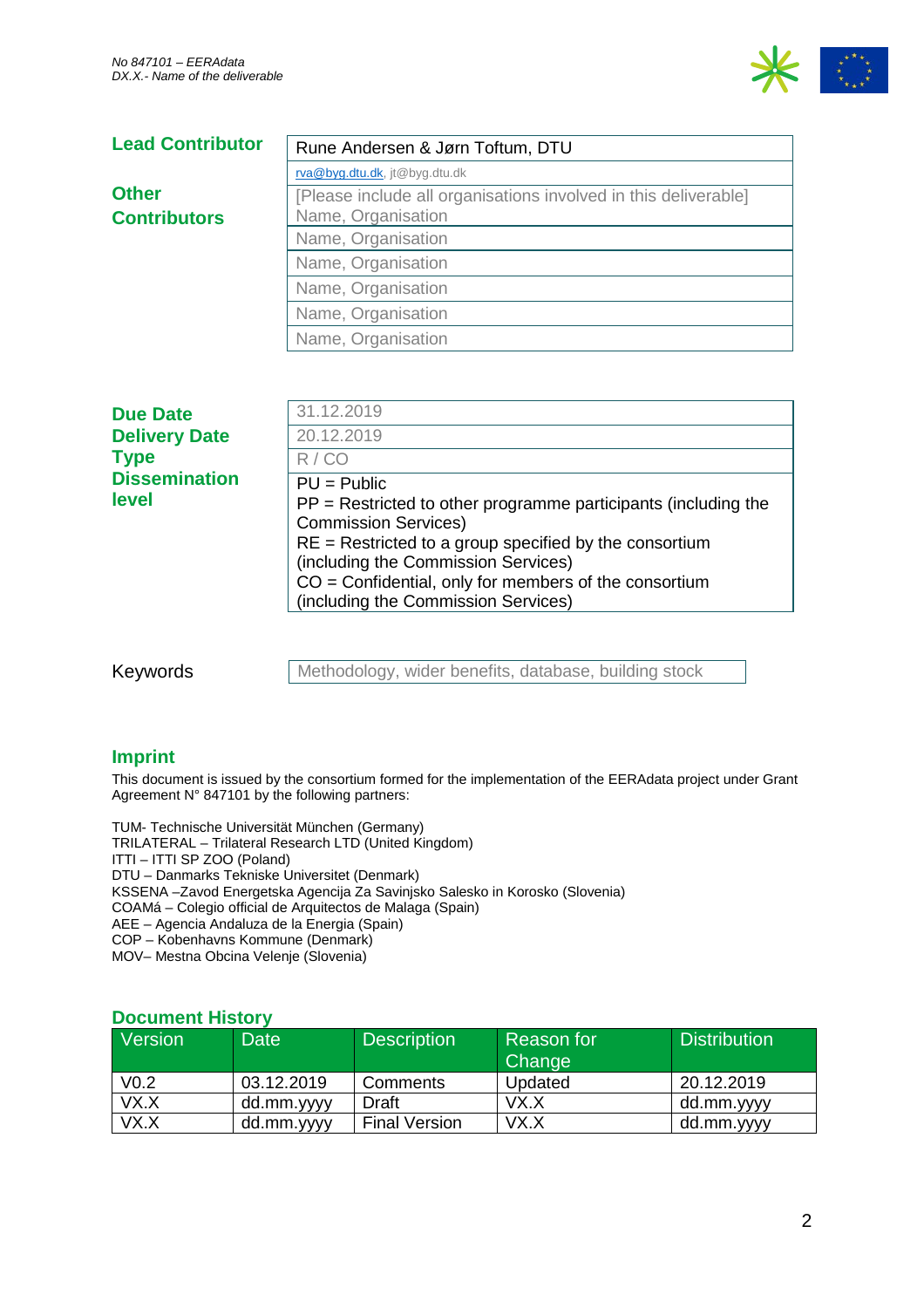

#### **Disclaimer**

Neither TUM nor any other consortium member nor the authors will accept any liability at any time for any kind of damage or loss that might occur to anybody from referring to this document. In addition, neither the European<br>Commission nor the Agencies (or any person acting on their behalf) can be held responsible for the use made of the information provided in this document.

# **Table of contents**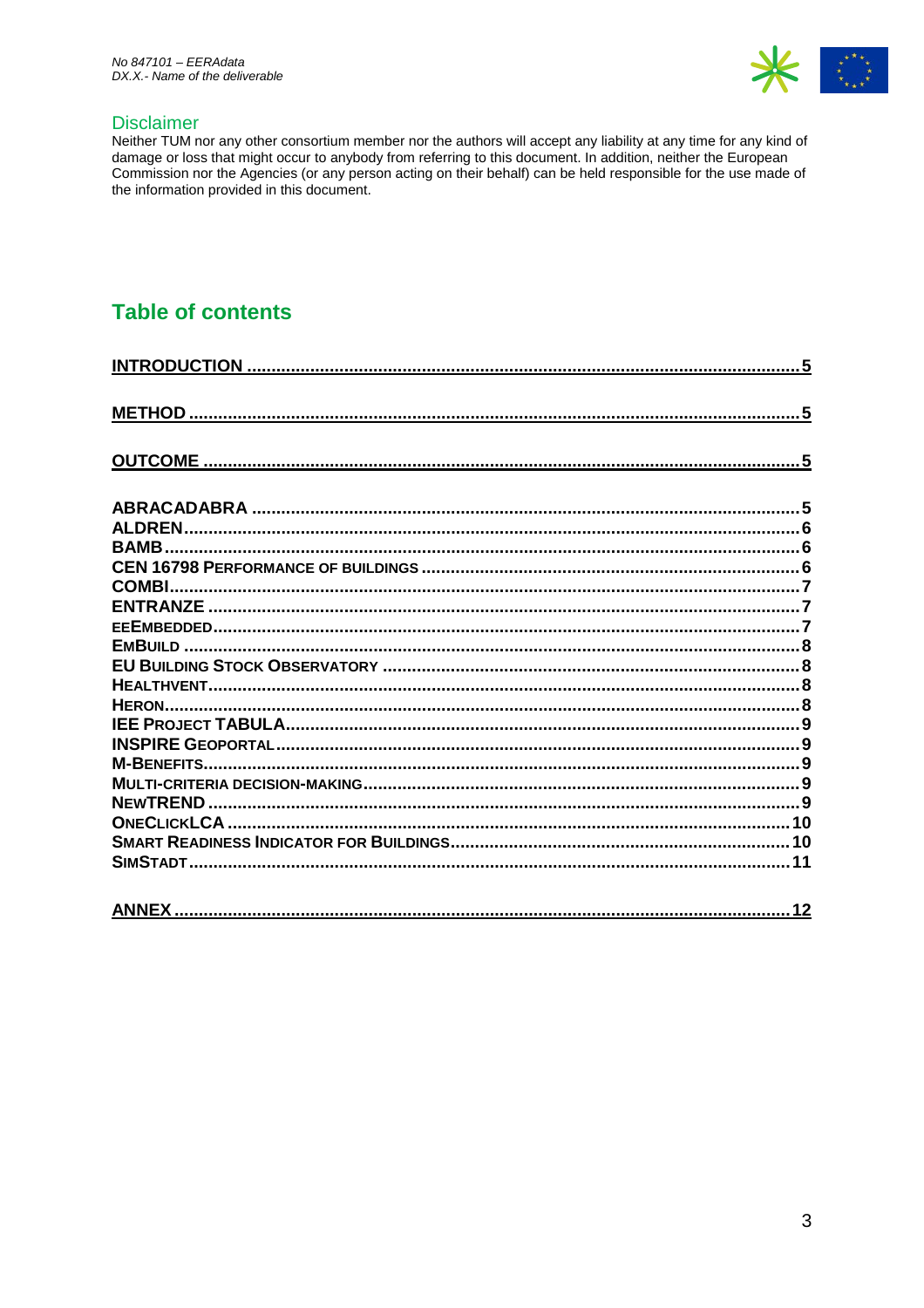

# **About the project**

The EERAdata project will develop and test a decision-support tool to help local administrations in the collection and processing of their building and demographic data towards an assessment and prioritisation of Energy Efficiency measures in planning, renovating and constructing buildings.

While EU policy assigns a primary role to Energy Efficiency (EE), the lack of a



holistic understanding of the impact of EE investments has hindered its integration in the policy-making process. Coordination between demand and supply side of energy policy is not targeted, and there is need to gather the evidence on the benefits of EE in ecological and socio-economic terms as well as on its interactions with the broader policy context and energy market.

# **Project's goals**

The project aims to develop:

- Guidelines and roadmaps for the advancement of the clean energy transition
- Joint thematic studies and analyses reports on territorial needs and decarbonisation pathways
- A fully developed and tested decision-support tool to help local administrations in the collection and processing of their building and demographic data towards an assessment and prioritization of EE measures in planning, renovating and constructing buildings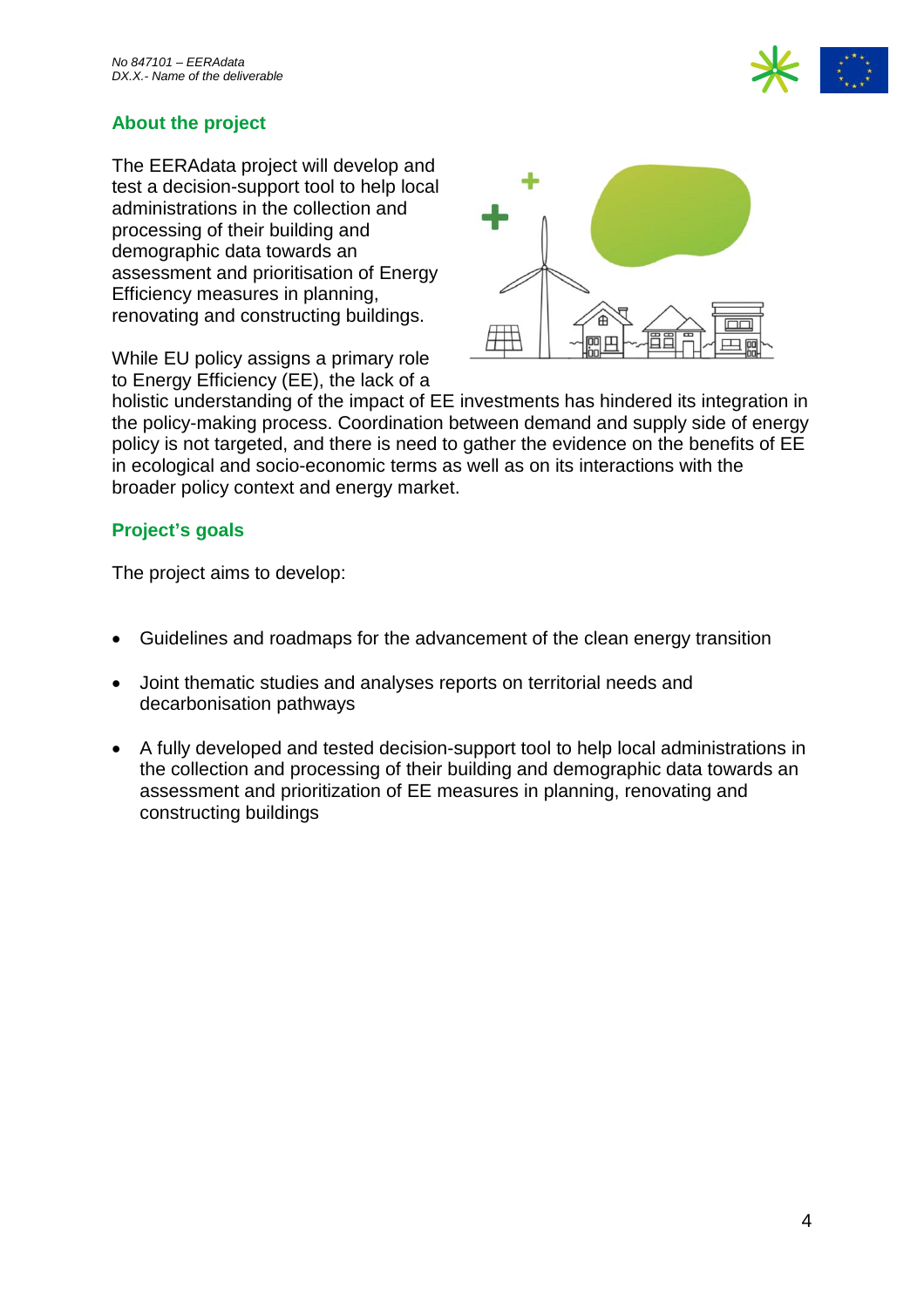

# <span id="page-4-0"></span>**Introduction**

The objective of WP 3 is to develop the impact assessment methodology that will be operationalized by the EERAdata decision-support tool. To meet the objective, task 3.1 Detailed analysis of methodologies initially was carried out to review, analyse and implement methodologies for building performance simulation and impact of energy efficiency and supply side investment. The review will be used as input to the later implementation of the EERAdata methodology.

This report reviews methods that are considered suitable to be included in the EERAdata methodology.

Based on the review, a list of selected methodologies was elaborated. To provide an easy and structured overview, the list was compiled into an Excel spreadsheet, which is available on the project's Sharepoint server. The list provides an initial status of potential relevant methodologies and as such is not exhaustive. Additional methodologies will be included in upcoming deliverables.

# <span id="page-4-1"></span>**Method**

An initial screening of methodologies applied in related, earlier research projects was carried out. A list of these was included in the project proposal. Additional input was obtained from other projects that were identified during the review. The purpose of the screening was to describe and adopt useful elements from existing knowledge and to avoid re-inventing existing methodologies, procedures and algorithms

# <span id="page-4-2"></span>**Outcome**

The screened projects and other methodology are described in an excel sheet: "Task 3.1 Overview of existing tools.xlsx" which can be found at EERAdata Sharepoint.

The following describes the main findings from the listed projects.

# <span id="page-4-3"></span>ABRACADABRA

The project suggests renovation strategies based on AdoRES (Add-ons and Renewable Energy Sources) intended as one or several assistant units that adapt an existing building to achieve a nearly zero energy target. The AdoRES suggests renovation measures to building sections towards the ground, top, side and façade. The suggested procedure aims to explain and attract interest of deep renovation to financial stakeholders and decision makers to overcome obstacles to deep renovation and define a European common solution to overcome them.

Technical, financial and regulatory toolkits were developed to serve as guidelines for stakeholders in the renovation process. The toolkits are implemented in a web based application to guide users in simulating results of the ABRA strategy applied on their own apartments or buildings. The technical toolkit consists of two parts: A simplified energy model (SEM) for the calculation of the energy performance of the building at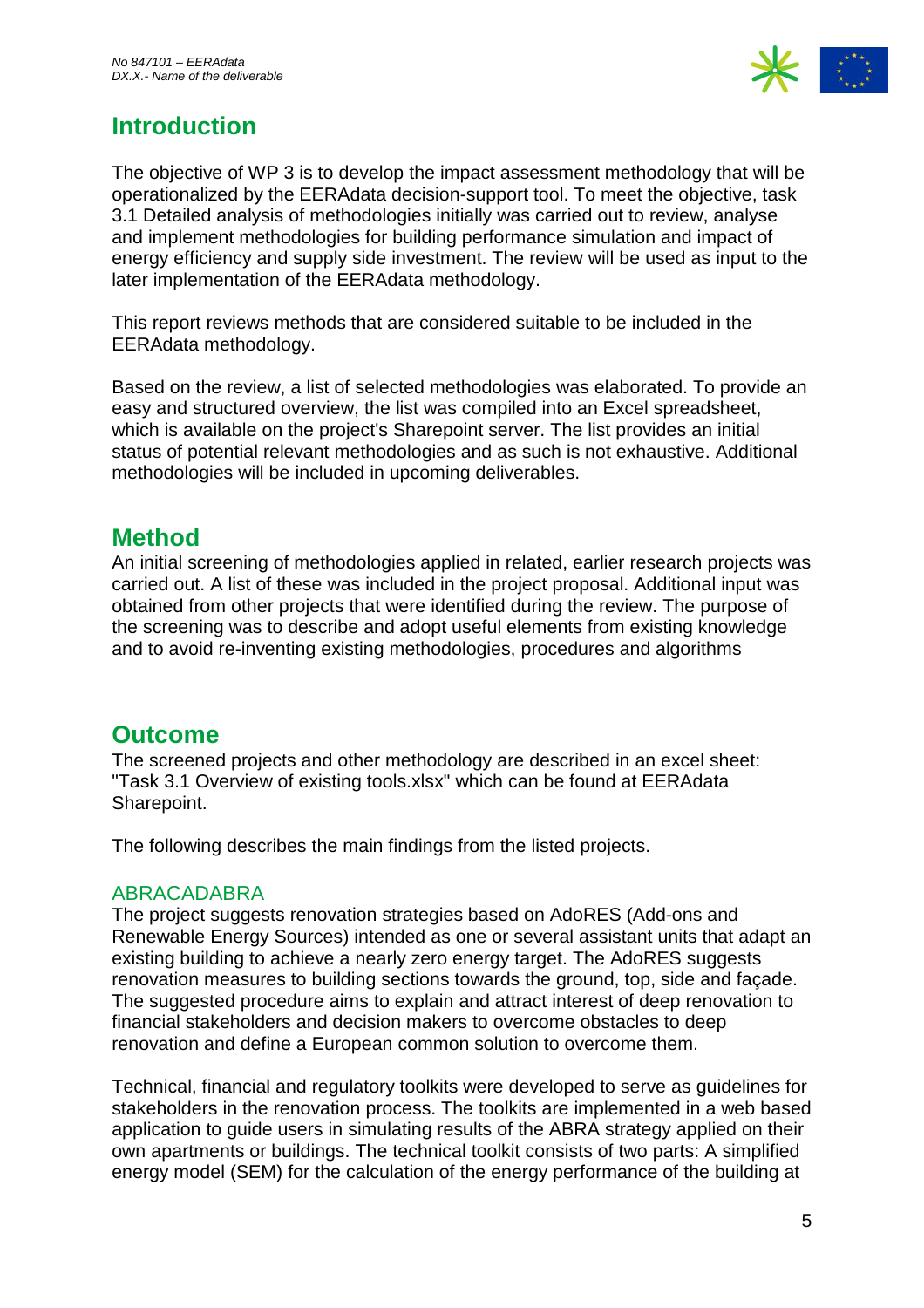

the initial state and after application of the renovation solutions; A technical toolkit catalogue that includes packages and solutions for energy retrofit and add-on options.

In particular, the SEM seems relevant for EERAdata. The model focuses on energy use for space heating, cooling, domestic hot water, lighting and electric appliances of residential buildings, both at the design stage and for existing buildings. The SEM is implemented in an Excel spreadsheet format. The calculation procedure is defined in accordance with the relevant CEN standards and takes into account standard values for the utilization as well as national or regional climatic data. The energy needs for space heating and cooling are calculated on monthly bases according to EN ISO 13790 and ISO EN 52016-1 on the basis of a one-zone model.

Additionally, a checklist was developed to enable users to self-assess the feasibility of a renovation project. The checklist covers topics such as building codes and regulations, urban conditions, infrastructures and site characteristics, environmental and societal conditions, and financial, tax and fiscal incentive schemes. A checklist of this nature could be relevant also for the EERAdata project.

# <span id="page-5-0"></span>ALDREN

The ALDREN project (Alliance for deep renovation in buildings) focuses on the development and implementation of a common European voluntary certification scheme for non-residential buildings based on the EPBD Art. 11 (9) and CEN and ISO standards to track deep renovation processes. The main goal of ALDREN is to motivate the construction sector to undertake deep renovation projects on their properties. The ALDREN project has suggested an index to evaluate at the same time all the domains of the indoor environment.

The ALDREN project interfaces EERAdata and some of the applied methodologies may be relevant also for EERAdata, although other of the listed projects seem more central.

# <span id="page-5-1"></span>BAMB

The mission of BAMB (Buildings As Material Banks) was to enable a systemic shift in the building sector by creating circular solutions. The project developed tools that can enable a systemic shift where dynamically and flexibly designed buildings can be incorporated into a circular economy. In particular, the Materials Passports and the Reversible Building Design Tool seem relevant for potential LCA calculations in the Eeradata project. The Materials Passports are sets of data describing characteristics of materials in products that give them value for recovery and reuse. The Reversible Building Design Tool is a design protocol that informs designers and decision makers about the transformation capacity and reuse potential of the design. The tool is used to assess the impacts on the reuse potential of design solutions during the conceptual design phase.

# <span id="page-5-2"></span>CEN 16798 Performance of buildings

The CEN 16798 series of standards aims at international harmonization of the methodology for the assessment of the energy performance of buildings called the "set of EPBD standards". The series of standards describe criteria to the indoor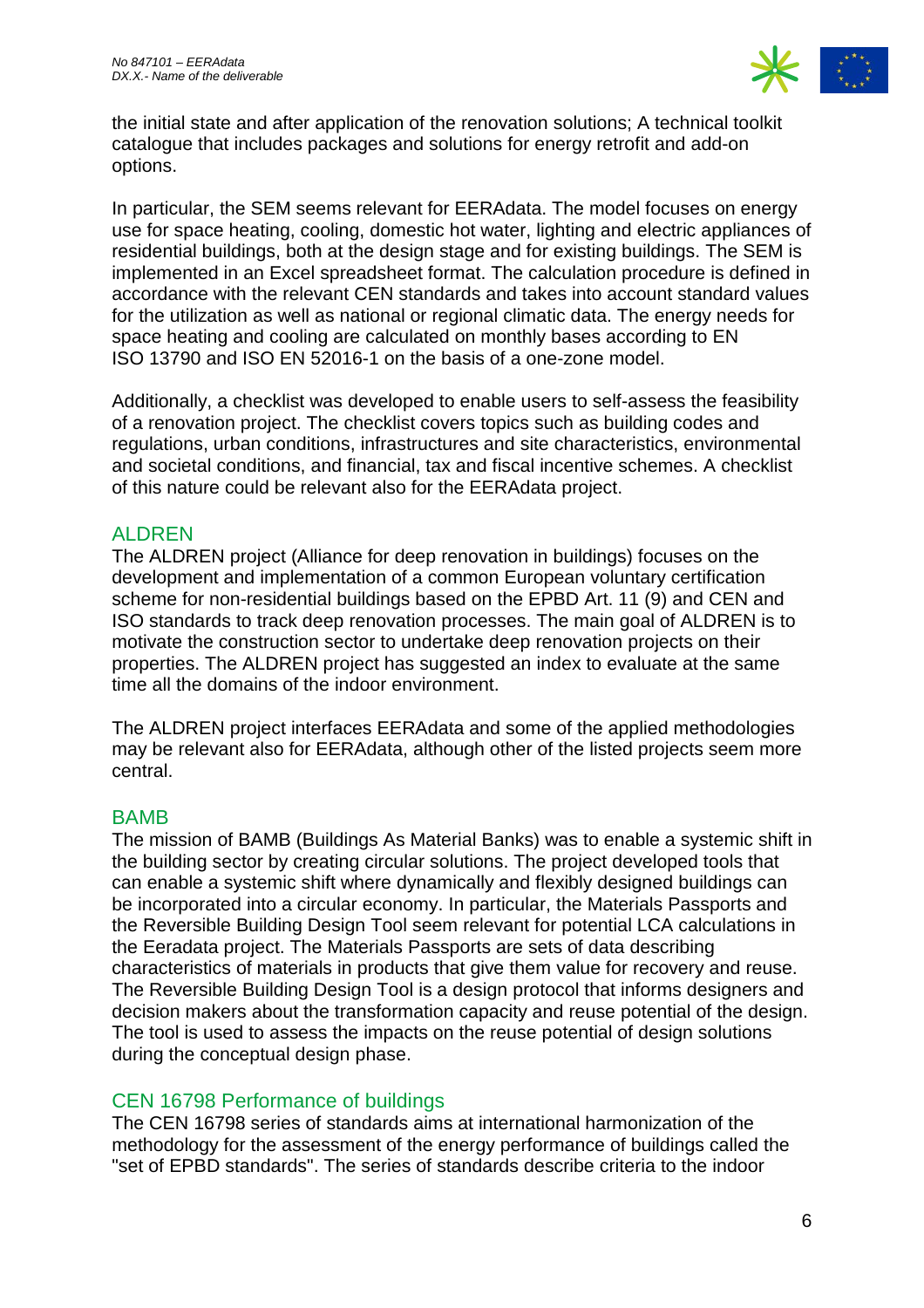

environment and methodologies used to evaluate building energy use and design of cooling, heating and ventilation systems. May be used to specify desired indoor environment conditions aimed at after energy refurbishment of the EERAdata buildings.

# <span id="page-6-0"></span>**COMBI**

The COMBI project (Calculating and Operationalising the Multiple Benefits of Energy Efficiency) aimed at quantifying different multiple impacts of energy efficiency improvement actions. The project developed a methodology with data on different benefits such as effects on emissions with derived effects on health, ecosystems, crops and the built environment; resources related to biotic/abiotic and energy/nonenergy effects; social welfare related to effects on disposable income and health; macro-economy with effects on labor market, public finance and GDP; the energy system, which affects grid, supply-side factors and energy security. All project outcomes are available online and can be analyzed via a graphic online-visualisation tool.

The project was built around a series of literature reviews addressing multiple impact quantification, avoided air pollution impacts of energy efficiency measures, resource benefits, social welfare impacts of energy efficiency improvement actions, macroeconomic effects of energy efficiency improvement actions, and energy efficiency and energy security. More than 35 individual impacts were quantified, following individual cause-effect chains from energy efficiency improvement actions to the impacts.

The method established in the COMBI project and the project outcome is highly relevant for EERAdata. The details regarding the methodological framework including technical details and cost benefit calculations are carefully described and can be adapted to EERAdata.

# <span id="page-6-1"></span>**ENTRANZE**

ENTRANZE (Policies to enforce the transition to nearly zero energy buildings in the EU-27) aimed to support policy making by providing the required data, analysis and guidelines to achieve a fast penetration of nZEB within the existing national building stocks. The core part of the project was the dialogue with policy makers and experts. The project recommendations are well aligned with EERAdata by suggesting that instruments are needed to properly address the heterogeneous target groups and technology-specific barriers of the transition to nearly zero energy buildings. Also, one conclusion of the project was that there is lack of data regarding renovation activities and the energy performance of buildings. Except for the lack of focus on multiple benefits, the project that was completed in 2014 supports well the demand of the projected EERAdata outcome.

#### <span id="page-6-2"></span>eeEmbedded

The eeEmbedded project focused on developing optimized design methodologies for energy-efficient buildings integrated in neighbourhood energy systems. A new ICT (Information and Communications Technology) based methodology was developed to design energy efficient buildings integrated in their neighbourhood. The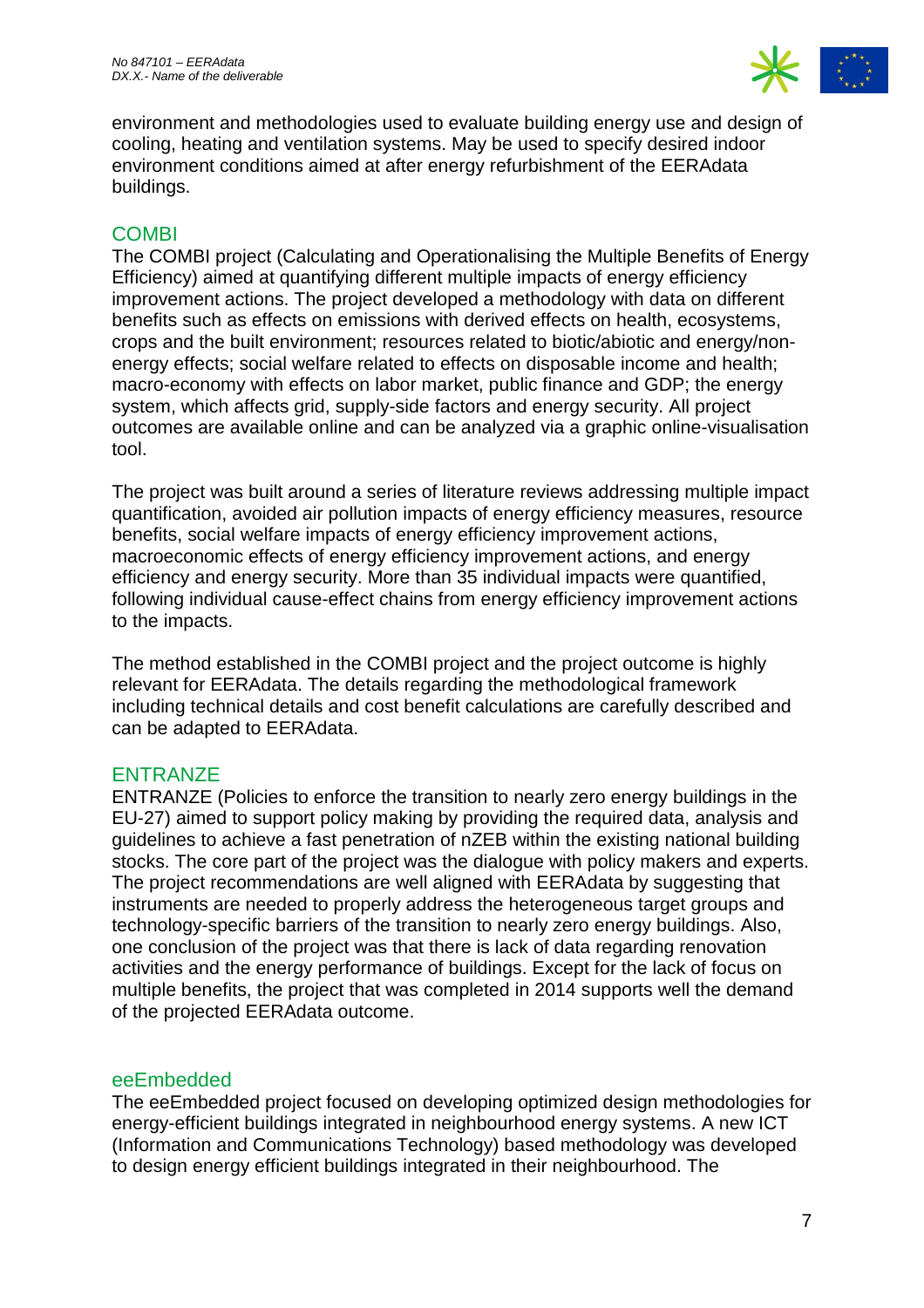

methodology uses a multi-model approach for analyzing building architecture and services and seeks via simulations to optimize energy, costs and environmental impact during the building lifetime. The methodology focuses on design and evaluation of building shape and energy supply concepts taking in consideration the integration into the neighbourhood and the use of renewable or conventional resources on site and on district level. It comprises project setup, design cubature, CFD wind simulation, energy concept, lifecycle costing, energy simulations and overall decision making. Although focus is on design, several of the methodology steps may be relevant for the EERAdata methodology.

# <span id="page-7-0"></span>**EmBuild**

EmBuild was carried out to support public authorities in SouthEast European countries to prepare a long-term strategy for mobilising investment in energy renovation of the building stock. The project objectives correspond well to those of EERAdata as they aim to increase the capacity of public authorities at regional or municipal level to collect the necessary data to prepare sustainable and realistic renovation strategies for public buildings, analyse and identify cost effective approaches to renovations, guide investment decisions and facilitate private sector involvement. EmBuild prepared a structured questionnaire to conduct a preliminary analysis of the existing building stock. The questionnaire includes existing tools and standards and assesses all energy types referred to by the EPBD (heating, ventilation, cooling, lighting, etc.). EmBuild also analysed existing methods to include wider benefits in the assessment of energy renovation.

# <span id="page-7-1"></span>EU Building Stock Observatory

The EU Building Stock Observatory offers comprehensive knowledge on Europe's building stock. The observatory contains a database, a data mapper and factsheets for monitoring and statistics on the energy performance of buildings across Europe. It also assesses improvements in the energy efficiency of buildings and the impact this has on the actual energy consumption of the buildings sector. The database of building stock characteristics is highly relevant and useful for EERAdata.

# <span id="page-7-2"></span>**Healthvent**

The Healthvent project developed a framework for reducing the burden of disease from residential indoor air exposures in Europe. In particular, the efficiency of control policies to health effects caused by residential indoor exposures was estimated. The modelling showed that a combination of controlling the indoor air pollution sources and selecting an appropriate ventilation rate was the most effective to reduce health risks. The project is highly relevant to EERAdata as it includes a very transparent and detailed description of the methods that were used to evaluate consequences for people of being exposed to the indoor environment in buildings.

# <span id="page-7-3"></span>**Heron**

The Heron project was targeted barriers caused by end-user behavior towards EU energy efficiency goals in the building and transport sectors. The project developed a decision support tool to transform qualitative information about barriers into numerical inputs for the development of energy efficiency scenarios. The aim of the Heron project differs somewhat from EERAdata, although the overall methodology and the developed decision support tool are compatible. In particular, the mapping of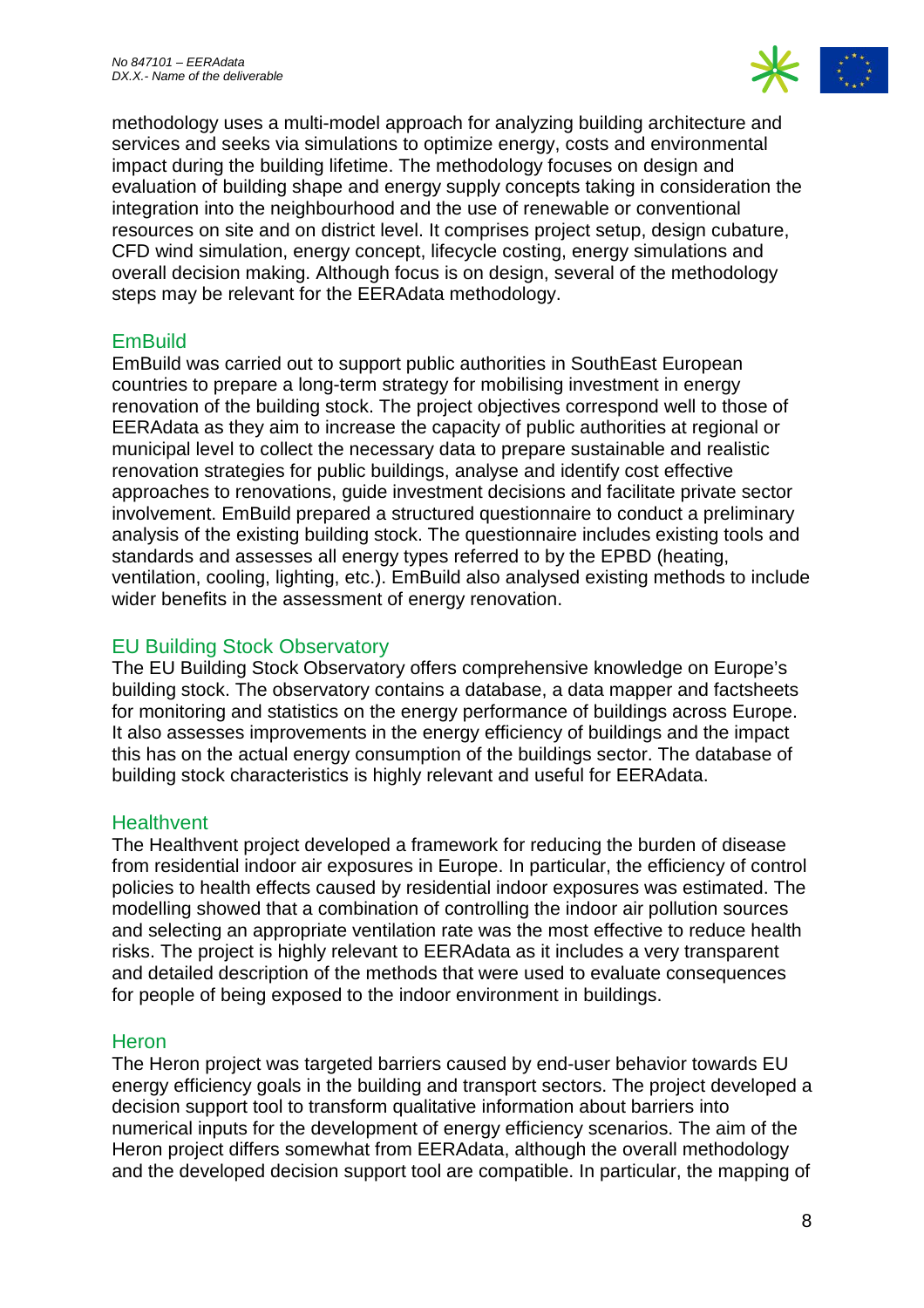

barriers, which hamper the implementation of energy efficiency policies at regional and local levels seem relevant.

# <span id="page-8-0"></span>IEE Project TABULA

One of the outcomes of the TABULA (Typology Approach for BUiLding stock energy Assessment) project is a definition of typical building typologies in 13 European countries. For each country and region, buildings are grouped in three main categories: Single-family houses, row houses and multi-family buildings and nine generations representing periods with uniform construction technique and insulation levels. The tool enables cross-country comparisons of typical building typologies and energy related features. It is also possible to calculate potential energy savings by implementation of certain refurbishment measures. In an Eeradata perspective, the tool can be used to gain information about construction materials and energy systems in the building stock, for potential LCA calculations.

# <span id="page-8-1"></span>INSPIRE Geoportal

The INSPIRE Directive aims to create a European Union spatial data infrastructure for the purposes of EU environmental policies and policies or activities which may have an impact on the environment. As part of the directive, the INSPIRE Geoportal offers access to country specific datasets for environmental reporting within the domains air and noise, industry, waste, nature and biodiversity, water, and marine. For some domains, the data available in the Geoportal may be relevant for the EERAdata methodology.

### <span id="page-8-2"></span>M-Benefits

The M-Benefits project (Valuing and Communicating Multiple Benefits of Energy-Efficiency Measures) runs until 2021 and will during this period develop a training platform and create tools to analyse and propose energy-saving projects. The project is targeted companies that do not consider energy use as contributing to their competitive advantage. Investments in energy efficiency may therefore be neglected compared to other investments. The multiple-benefits in the M-Benefits project target mostly issues related with industrial production and investment decision in companies and as such may be somewhat peripheral to EERAdata.

#### <span id="page-8-3"></span>Multi-criteria decision-making

Multi-criteria decision-making (MCDM) is a suite of methods used to make decisions in cases with more than one criterion. Some of the most well- known methods comprise the AHP, SAW and TOPSIS. Among these, TOPSIS is widely used to rank scenarios according to their relative closeness towards an idea solution, based on a set of criteria each with its own weight of importance. The ideal solution is a theoretical solution scoring highest on all criteria. In EERAdata, MCDM may be used to evaluate and select the best among several renovation approaches.

#### <span id="page-8-4"></span>NewTREND

The NewTREND project created a platform for evaluation of potential energy refurbishment. The platform can be used to guide decision makers in the selection of the best energy retrofitting strategy for the building in the context of the district.

The platform comprises four tools.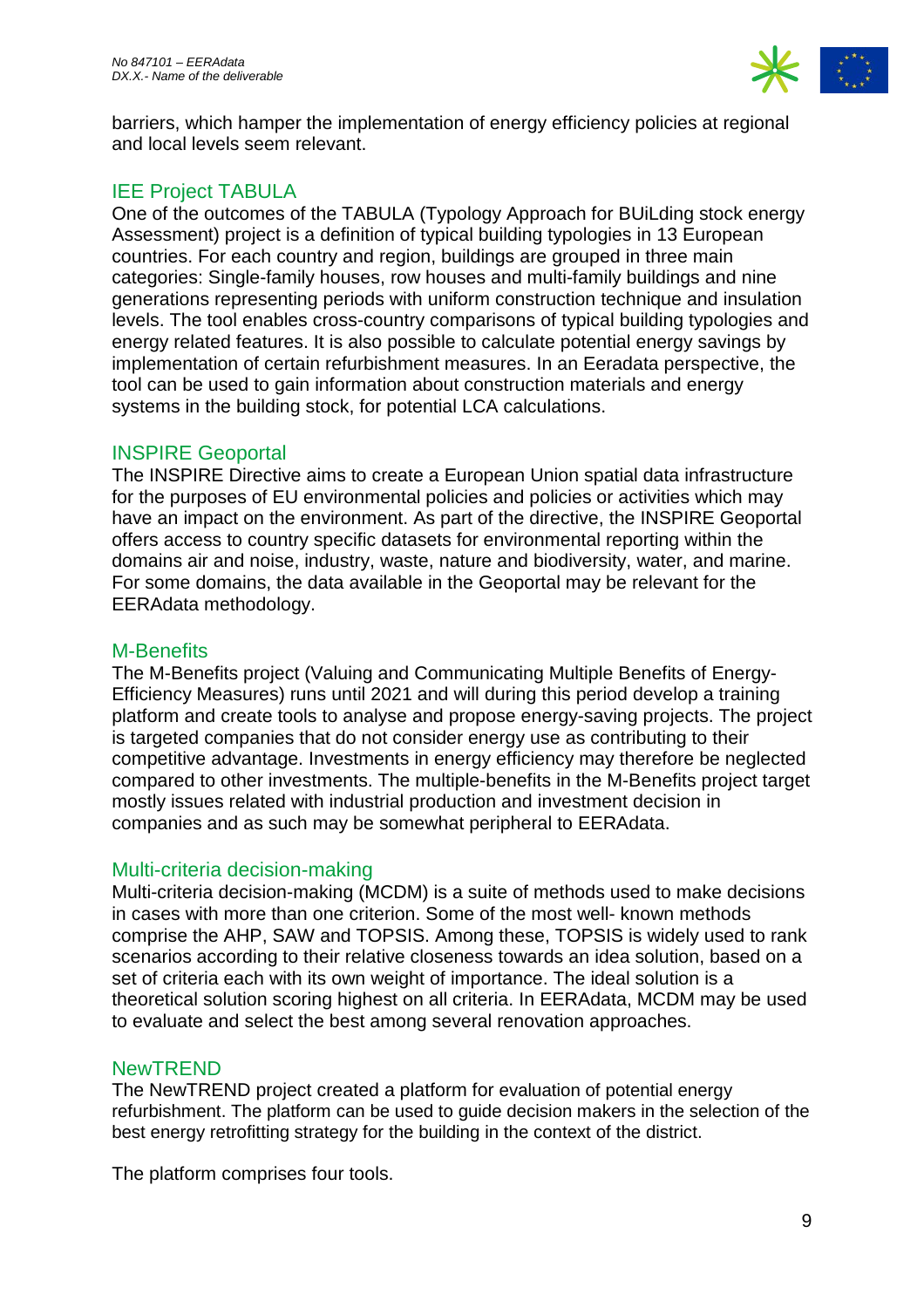

- In the collaborative design platform, users can simulate buildings and districts in their current state or create new scenarios. Projects are created through cityGML in combination with BIM models. Key performance indicators in the current state and different scenarios can be visualized in the 3D model of the building and district.
- The Data Manager is an application to assist the data collection process of a retrofit design project. It can be accessed on a web browser on a laptop or on mobile devices. Data from the collaborative design platform and the data manager is sent to the District Information Model Server, which stores information from the projects.
- The Simulation and Design Hub performs calculations and simulations necessary to assess the impact of different design options in terms of economy and predicted energy use and comfort. The results are displayed using the 3D models in the collaborative design platform.

In an EERAdata context, the platform could serve as an inspiration for the architecture of the Data collection, data processing and data storage modules as well as communication protocols between them.

#### <span id="page-9-0"></span>**OneClickLCA**

One Click LCA is a Life Cycle Assessment tool that integrates with many design tools. The tool links with several building energy performance simulation tools and creates reports on life cycle impact. It supports calculations of all life cycle stages from Cradle to Grave as defined in EN 15978, including construction products and process, building use, maintenance, energy and water consumption, end-of-life impacts and external impacts. It is capable of performing calculations including life cycle assessment, life cycle costing, embodied carbon calculation and circularity assessment.

The tool seems highly relevant for the EERAdata project and could potentially be linked with the EERAdata tool as an LCA engine.

# <span id="page-9-1"></span>Smart Readiness Indicator for Buildings

The Smart Readiness Indicator (SRI) for buildings addresses the EPBD by promoting smart readiness technologies. The indicator rates the capability of buildings or building units to adapt their operation to the needs of the occupant, optimize energy efficiency and overall performance, and to enhance energy flexibility. The smart readiness indicator should raise awareness amongst building owners and occupants of the value behind building automation and electronic monitoring of technical building systems and should give confidence to occupants about the actual savings of those new enhanced functionalities. The SRI assessment procedure is based on an inventory of the smart ready services which are present in a building and an evaluation of the functionalities they can offer. The assessment indicates the functionality levels for the relevant smart ready services using a checklist approach. Such an approach could be adopted in EERAdata to evaluate the services present in a building (e.g. heating, lighting, electric vehicle charging, etc.) and it can also provide input to assessment of various impacts (energy savings, comfort improvements, flexibility towards the energy grid, etc.).

The SRI deals with a multitude of domains and impact categories and therefore a multi-criteria assessment method is proposed as the underlying methodology for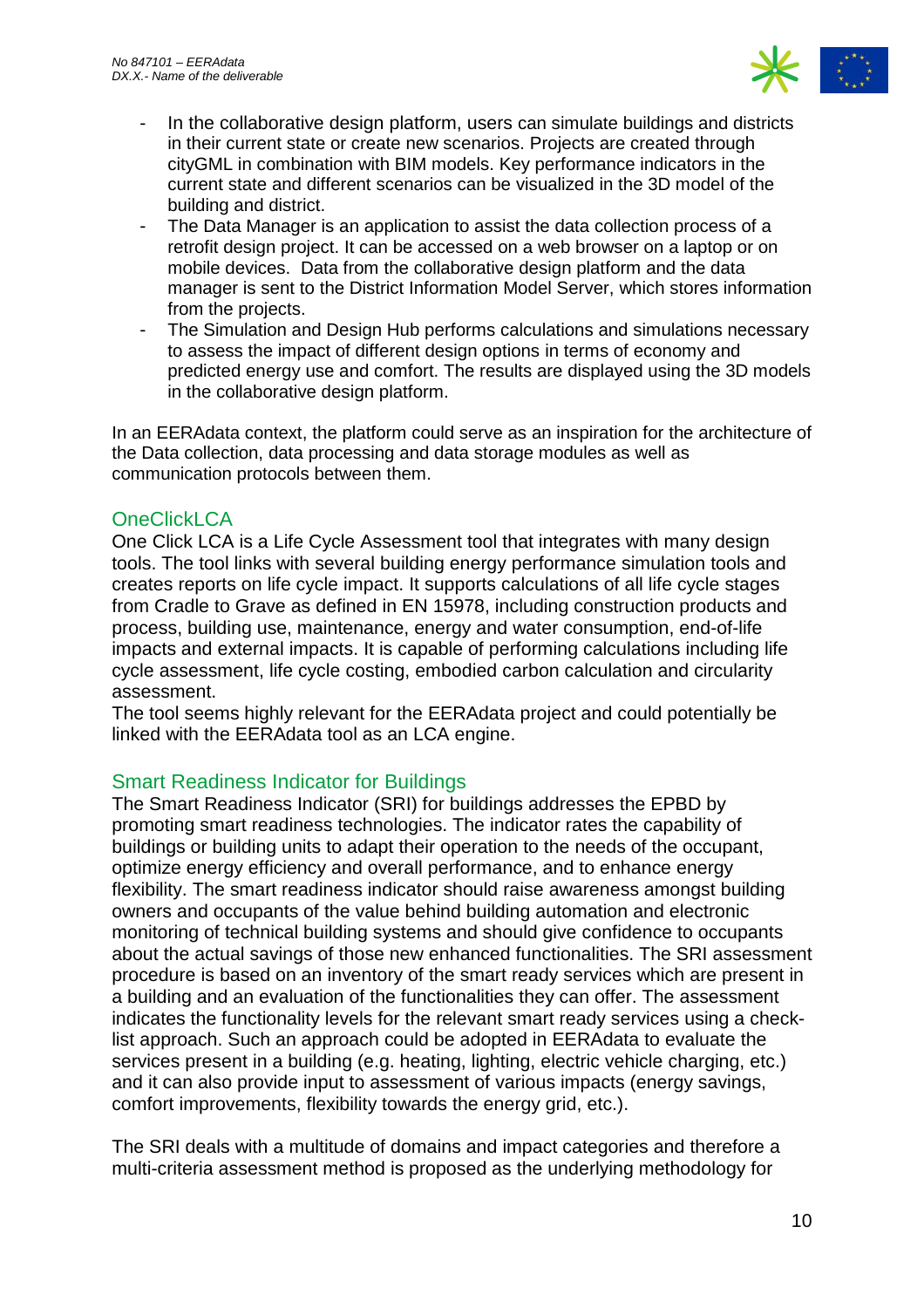

calculating the smart readiness indicator. In this multi-criteria assessment, weightings can be attributed to domains and impact criteria to reflect their relative contributions to an aggregated overall impact score. The use of multi-criteria assessment methods is equally relevant for EERAdata.

# <span id="page-10-0"></span>**SimStadt**

SimStadt is a German simulation software environment capable of managing and processing data on an urban scale. It can be used for planning of future scenarios to analyse energy demand of single buildings, city quarters, entire cities and regions. The applications span the range from simulation of heating demand and photovoltaic potential analysis to simulations for building refurbishment and renewable energy provisioning strategies. The model uses multiple linear regression to downscale aggregated energy consumption for heating to single dwellings based on a series of buildings and households descriptors. In another step, 3D models are used in combination with building construction libraries linked to typical building typologies (e.g. from the TABULA project) to define an urban thermal model. This model can be used to calibrate the regression models to achieve a model of household energy use validated on neighbourhood scale. The tool seems relevant for the Eeradata project and could be used to assess the consequences of renovations on energy use in different scales.